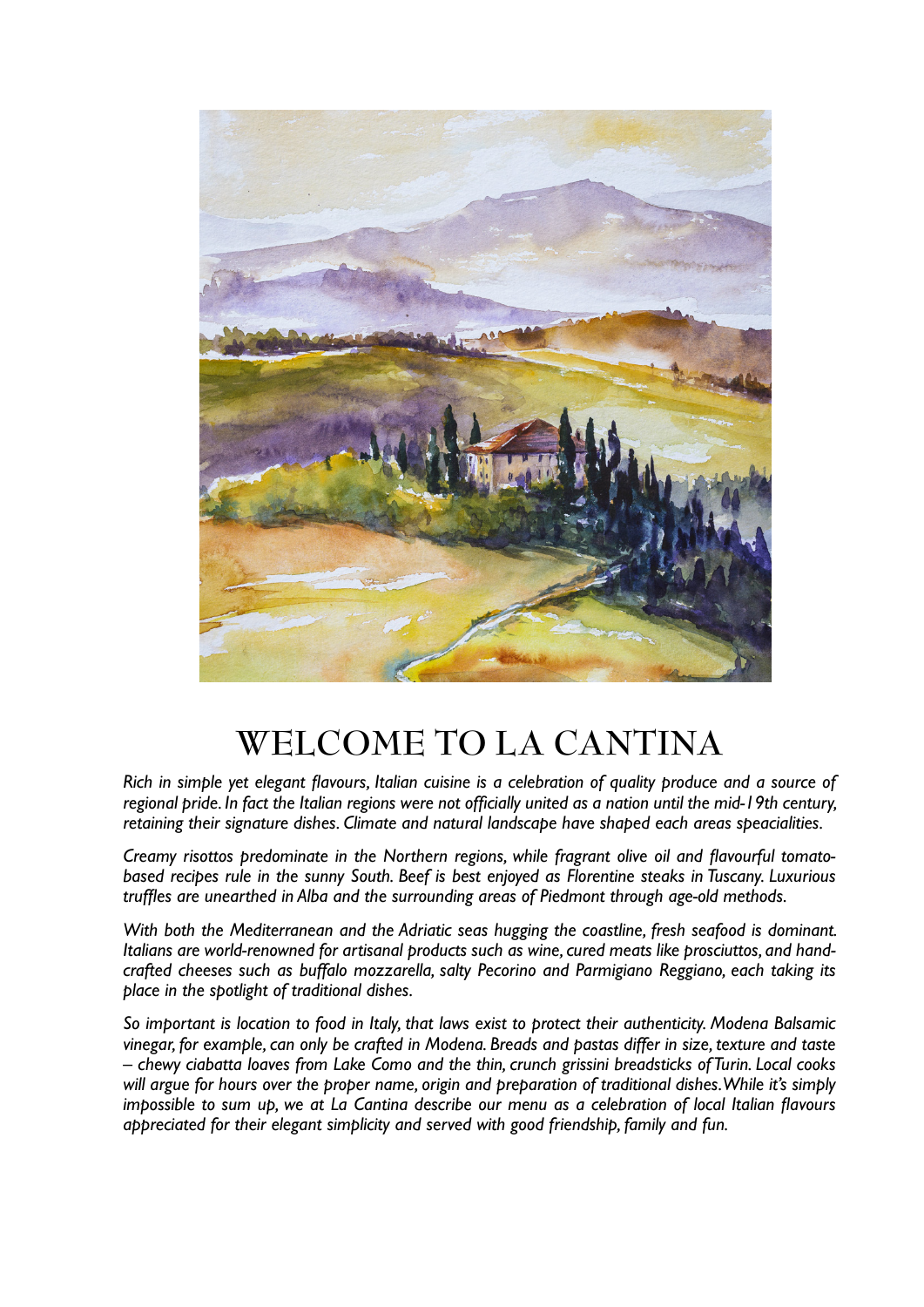**Minestrone soup** is one of the oldest dishes in Italian history dating back to before the Roman Empire. When economic growth flooded the market with a variety of new vegetables, Italians would gather ingredients from left-over meals and prepare this 'poor man's soup'. That's why even until today there is not an exact recipe for this soup. It is thick with a tomato base, and has all the rich flavours of comfort home-cooking at its best.

**Lasagna,** did not originate in Italy, as many would think. The origins of this famous pasta dish can be traced back to ancient Greece and is derived from the word 'laganon', which means layers of pasta and sauce. However, Italy can certainly be credited for perfecting this favourite - sheets of pasta with an unctuous bolognaise and layers of creamy bechamel sauce

A **Neapolitan** or 'napoli' sauce has its origin in Napoli. It's believed that the rich soil in Campania, specifically around the infamous volcano, Vesuvius, is extremely fertile. Legend has it that Neapolitan sailors first brought the seeds of the tomato from Peru and they grew robustly in the soil of Naples. Today the San Marzano reigns supreme for flavour and forms the base of a Napoli sauce, infused with garlic, olive oil and basil.

While some historians believe **spaghetti** originated in Italy, most are convinced that Marco Polo brought it back from an epic voyage to China. The earliest known pasta was made from rice flour and was common in the east. In Italy, spaghetti comes from the word 'spago', meaning thin string or twine. It's made from durum wheat with water and salt and is cooked just to al dente (which means 'to the tooth') to create a slightly chewy texture.

The word **rigatoni** comes from the Italian word 'rigate', which means ridged, grooved or lined. This tube shaped pasta varies in length and is larger than penne or sedani. Many Italians believe the ridges make a better surface for sauces and grated cheese. Traditionally it's often made with heartier meat sauces and is often baked.

Geographically speaking Italy is positioned to strongly feature **seafood** in its cuisine. Fish dishes are found all over Italy, in soups and stews or prepared as antipasto. As with most Italian cuisine, seafood dishes are simply prepared with fish as the focal ingredient. At La Cantina we purchase our fish daily and pride ourselves on following the SASSI (South African Sustainable Initiative) guidelines

All our **meats** are locally sourced and matured at Fancourt's in-house butchery.

*.*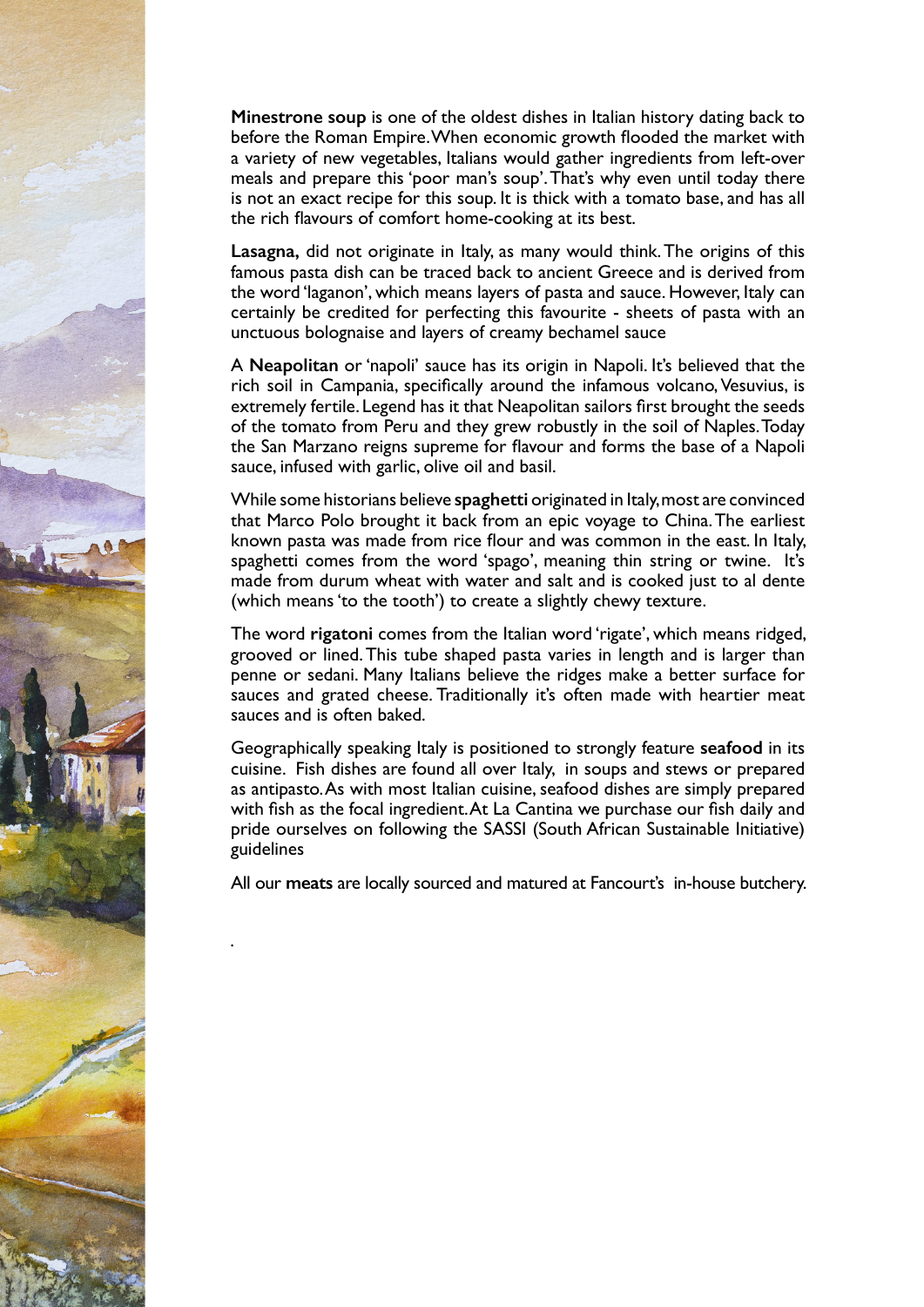# **A N T I PA S T I**

### **S TA RT E R S**

| BURRATA (V, N) ●<br>Fresh soft centred mozzarella cheese served with cherry tomato<br>confit, basil pesto and balsamic glaze                        | R168        |
|-----------------------------------------------------------------------------------------------------------------------------------------------------|-------------|
| ADD PARMA HAM (P)                                                                                                                                   | <b>R48</b>  |
| CARPACCIO DI MANZO (G) ●<br>Thinly sliced organic raw beef fillet, wild rocket, caper berries,<br>extra virgin olive oil and shaved parmesan cheese | <b>R160</b> |
| CALAMARI FRITTI O<br>Delicious deep fried Patagonia calamari served with aioli and<br>micro herbs                                                   | <b>R145</b> |
| INSALATA MISTA LA CANTINA (V, VO, G) O<br>Mixed greens, cherry tomatoes, cucumber, parmesan shavings and<br>balsamic dressing                       | <b>R95</b>  |
| MINESTRONE DI VERDURE (V, VO, G) ●<br>A blend of seasonal chunky vegetable soup served with ciabatta bread                                          | <b>R95</b>  |

All  $\bullet$  dishes are prepared in a Halaal conscious manner using only the finest certified ingredients

(G) Gluten Free Option, (N) Contains Nuts, (P) Contains Pork, (V) Vegetarian, (VO) Vegan Option

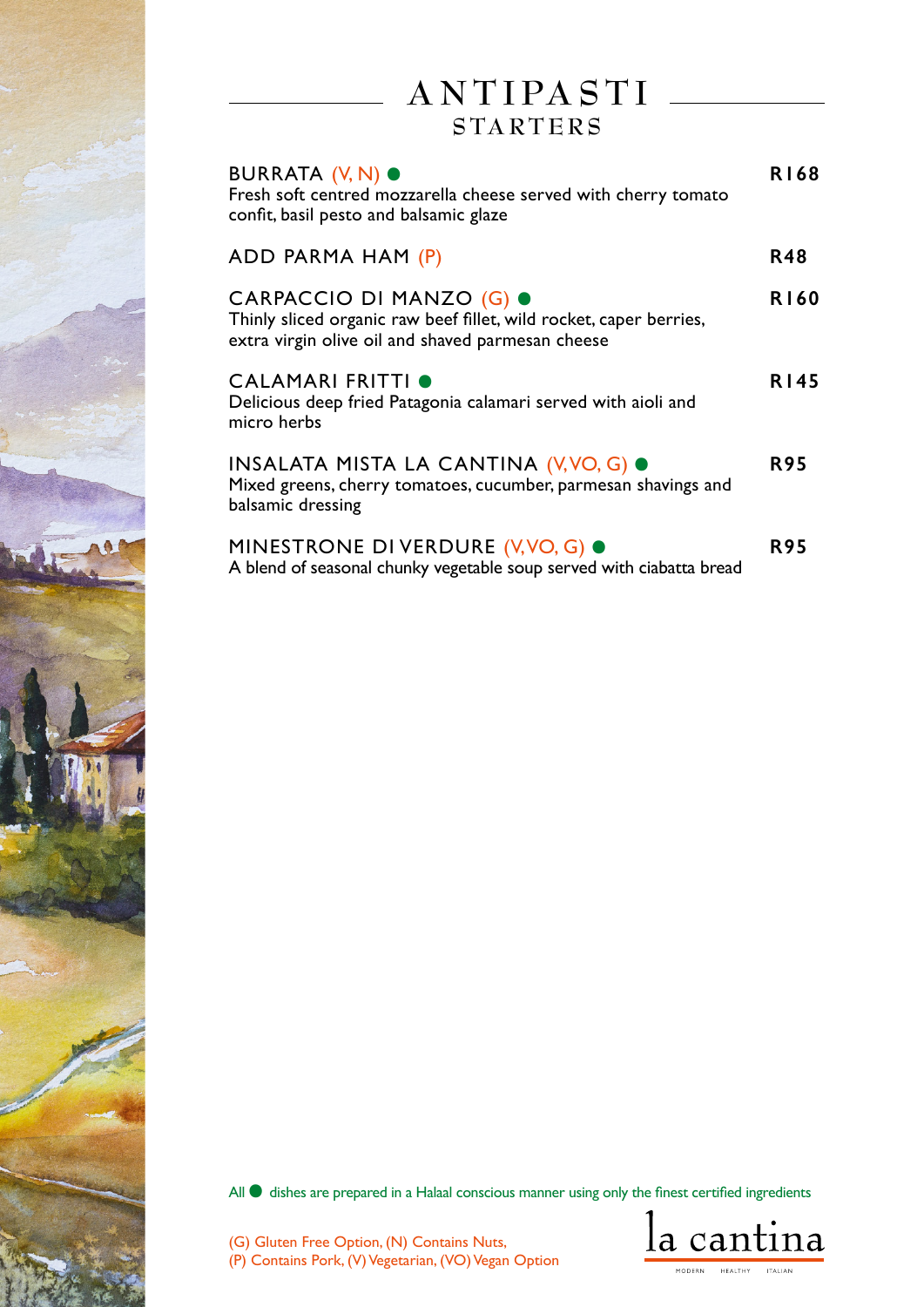# **PRIMI**

\*Gluten free pasta available on request

### **PENNE OR SPAGHETTI WITH A CHOICE OF:**

| <b>SCOGLIO</b><br>Seafood medley, garlic, white wine, fresh chili and parsley                                                        | R210        |
|--------------------------------------------------------------------------------------------------------------------------------------|-------------|
| <b>AL RAGU</b><br>Homemade bolognaise sauce                                                                                          | <b>R185</b> |
| GENOVESE (V, N) ●<br>Basil pesto and Parmigiano                                                                                      | <b>R170</b> |
| ALFREDO (P)<br>Ham, mushroom, fresh cream and Parmigiano                                                                             | R165        |
| ARRABIATA (V, VO) ●<br>Tomato, basil and fresh chili                                                                                 | <b>R125</b> |
| AGLIO AND OLIO (V) ●<br>Garlic, fresh chili and Parmigiano                                                                           | <b>RII5</b> |
| <b>LASAGNA AL FORNO</b><br>Homemade beef lasagne, slow cooked bolognaise with red wine,<br>mozzarella, béchamel sauce and Parmigiano | <b>R175</b> |
| <b>GNOCCHI WITH A CHOICE OF:</b>                                                                                                     |             |
| <b>AL RAGU</b><br>Homemade bolognaise sauce                                                                                          | <b>RI85</b> |
| AL GORGONZOLA (V) .<br>Creamy gorgonzola sauce and Parmigiano                                                                        | <b>RI75</b> |

All  $\bullet$  dishes are prepared in a Halaal conscious manner using only the finest certified ingredients

(G) Gluten Free Option, (N) Contains Nuts,

(P) Contains Pork, (V) Vegetarian, (VO) Vegan Option

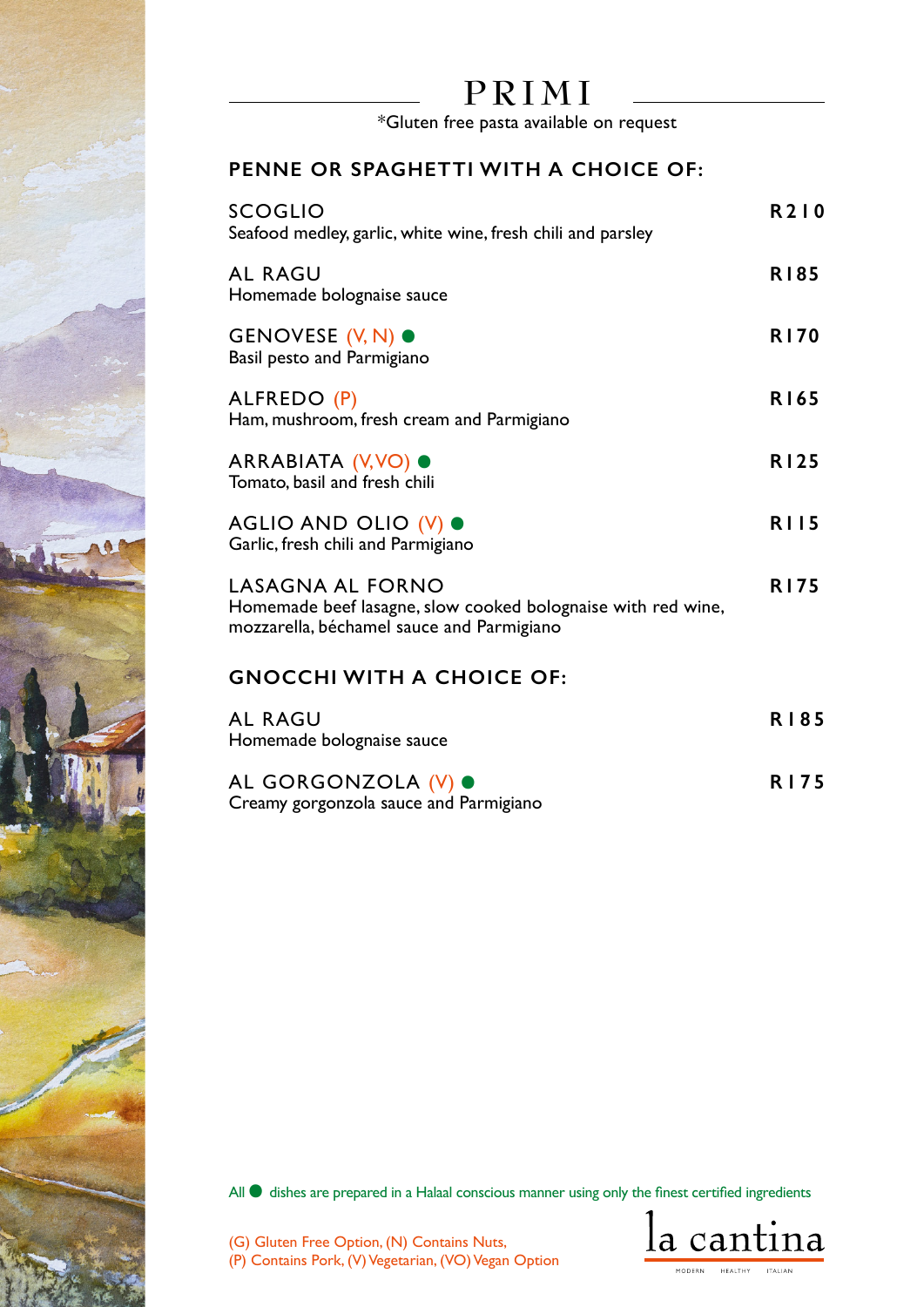# **SECONDI**

\*All mains are served with one side of your choice

| STINCO D'AGNELLO (500g)<br>Slow braised lamb shank in a hearty napoletana sauce and red wine                 | R295             |
|--------------------------------------------------------------------------------------------------------------|------------------|
| FILETTO DI MANZO (200g) ●<br>Grilled beef fillet topped with a bone marrow butter and grilled<br>plum tomato | R <sub>275</sub> |
| SALTINBOCCA ALLA ROMANA (P)<br>Beef escalope topped with sage and Parma ham                                  | R <sub>275</sub> |
| <b>PESCE DEL GIORNO AL FORNO O</b><br>Line fish topped with caper and lemon butter sauce with fresh parsley  | R <sub>220</sub> |
| <b>PETTI DI POLLO ALLA PARMIGIANA O</b><br>Crumbed chicken breast supreme with grilled eggplant, napoletana, | <b>R175</b>      |

### **CONTORNI SIDE DISHES**

### SIDE DISHES (PER ADDITIONAL) **R45**

- Rustic cut chips Rosemary and garlic potato wedges
- Italian sautéed vegetables Green side salad

#### SAUCES (PER ADDITIONAL) **R45**

\*All sauces are made the traditional way with time and passion

- Creamy mushroom
- Flamed green peppercorn cream
- Red wine and bone marrow

All  $\bullet$  dishes are prepared in a Halaal conscious manner using only the finest certified ingredients

la cantina MODERN HEALTHY

(G) Gluten Free Option, (N) Contains Nuts,

(P) Contains Pork, (V) Vegetarian, (VO) Vegan Option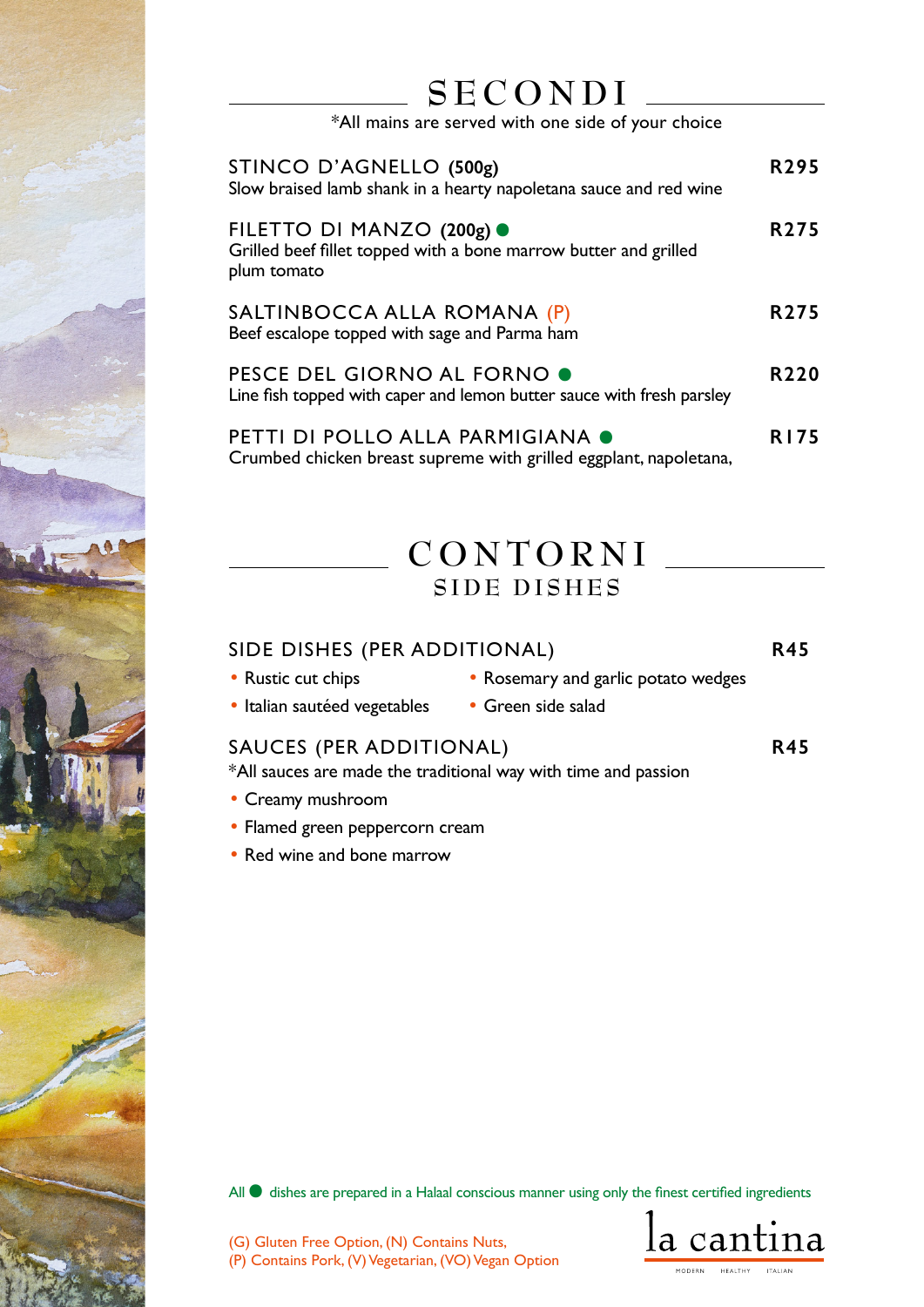| PIZZE |  |  |  |
|-------|--|--|--|
|-------|--|--|--|

| $\sqrt{ }$<br>◡ | D. |  |  |  | V |
|-----------------|----|--|--|--|---|
|-----------------|----|--|--|--|---|

\*Vegan cheese and gluten free base options available on request

| <b>FRUTTI DI MARE O</b><br>Mozzarella, tomato, prawns, mussels, calamari, garlic, chili and oregano              | <b>R175</b> |
|------------------------------------------------------------------------------------------------------------------|-------------|
| QUATTRO STAGIONI (P)<br>Mozzarella, tomato, artichokes, ham, olives, mushrooms and oregano                       | <b>R175</b> |
| PIZZA AMERICANA (P)<br>Mozzarella, tomato, chorizo sausage, salami and onions                                    | <b>R175</b> |
| PIZZA PRIMAVERA (P)<br>Mozzarella, tomato, bacon, spinach, feta and avocado                                      | R165        |
| PIZZA LA CANTINA (V) ●<br>Mozzarella, tomato, caramelized onion, Brie cheese, rocket and<br>roasted sesame seeds | <b>R155</b> |
| PROSCIUTTO COTTO E FUNGHI (P)<br>Mozzarella, tomato, ham, mushrooms and oregano                                  | <b>R150</b> |
| MARGHERITA (V,VO) ●<br>Mozzarella, tomato and oregano                                                            | <b>R105</b> |
| FOCACCIA (V, VO) ●<br>Garlic, olive oil, feta and oregano                                                        | <b>R95</b>  |

## **EXTRA TOPPINGS**

#### **PER EXTRA TOPPING**

| Pancetta   prawns   tuna   Parma ham |  |  | <b>R48</b> |
|--------------------------------------|--|--|------------|
|--------------------------------------|--|--|------------|

Bolognaise | salami | bacon | chicken | calamari | ham | mussels | avocado **R45** 

Mushrooms | olives | bananas | artichokes | peppadews | pineapple | **R35** feta cheese | peppers | onions | rocket

All  $\bullet$  dishes are prepared in a Halaal conscious manner using only the finest certified ingredients



(G) Gluten Free Option, (N) Contains Nuts,

(P) Contains Pork, (V) Vegetarian, (VO) Vegan Option